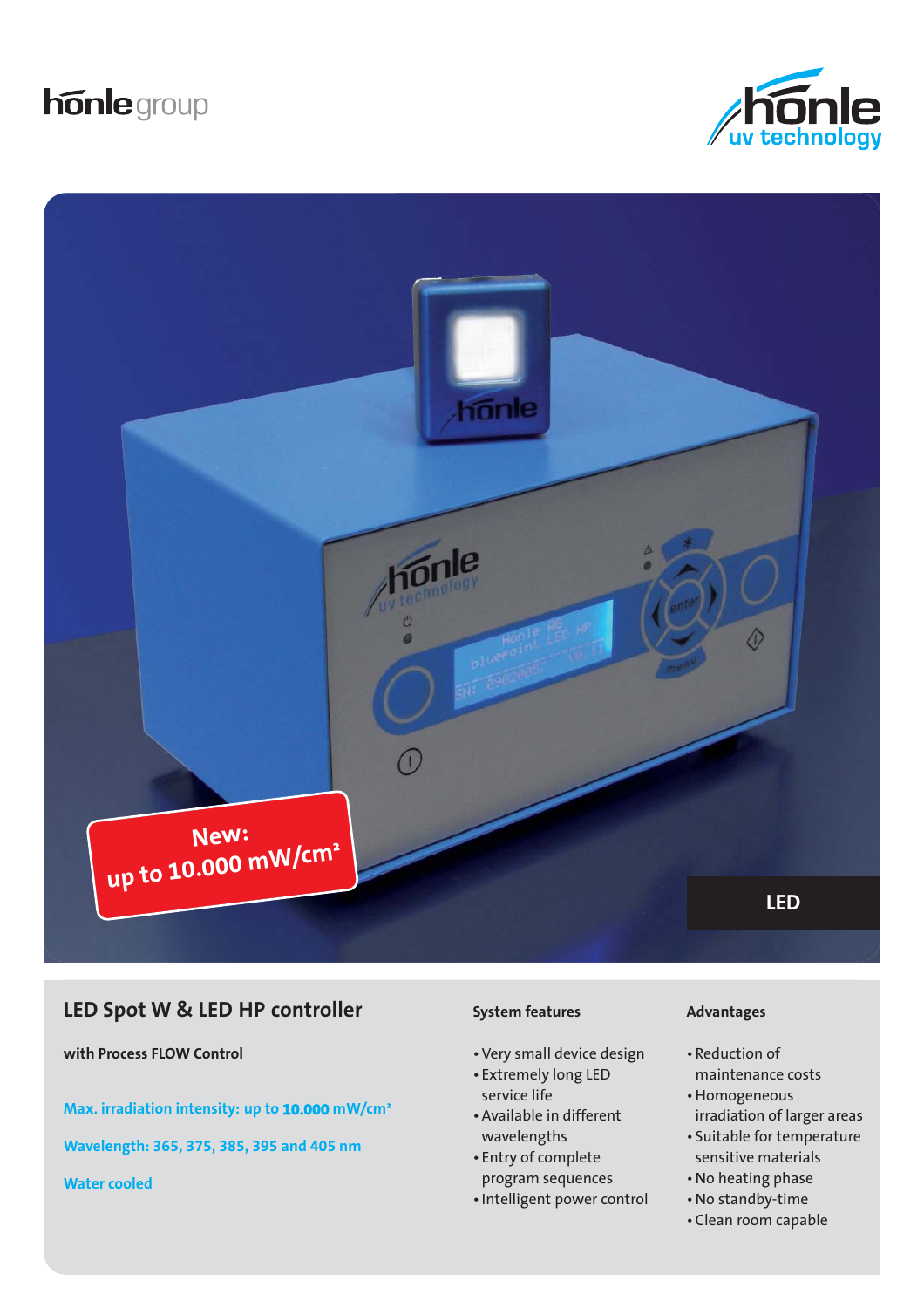### **LED Spot W & LED HP contoller with Process FLOW Control**

The **LED Spot W** provides a **most intensive UV irradiation on a larger area**, while having only **very small space requirements**. Thanks to the external water cooling the extremely small device design offers the highest intensity. As the LED Spot does not require an integrated fan, it can also be used in a clean room environment.

The quadrate light emitting aperture has a size of 20 mm x 20 mm. Depending on the selected intensity/ homogeneity it can be increased considerably by changing the distance to the substrate. The resulting irradiation field can then be divided into four segments, which can be activated independently from each other.

The LED Spot allows for a very flexible use due to its high intensity and the possibility to program complete process sequences, e.g. exposure series with different intensities and holding times. Thus, it is possible to realize **shortest cycle and machine throughput times**, especially in fully automated production lines.



In addition, the LED Spot W features the characteristic advantages of the **LED-technology, as for example the typical LED service life of more than 20.000 hours\***. Furthermore, the LEDs can be switched on and off as often as necessary, without any heating or cooling phase.

The emitted wavelengths are available in 365/375/385/395/405 nm +/- 10 nm. It is thus possible to adapt the LED head to any application in question.

#### **Applications**

The LED Spot W controlled by the LED HP controller is appropriate for various applications, such as

- Bonding, fixing or encapsulating of components in the electronic, optical or medical sector
- Fluorescence stimulation for materials testing and picture processing
- High-intensive UV irradiation in the chemical, biological and pharmaceutical sector
- UV-irradiation for different applications in a clean room

#### **LED Spot activation**

The irradiation time can be adjusted for each LED segment separately in range between 0.1 and 999.9 seconds or can charged to continious operations.

The operating states and the actual temperatures of the LED segments as well as the irradiation times can be seen on the display at one glance. **The electric LED power can also be adjusted between 10 % and 100 % in 1 %-steps**.

The unit registers the LED operating hours as well as the unit s operating hours.

Due to the application the **LED HP** controller offers different modes of power control. In the standard power-mode a value between 10% and 100% is forced, according to which the LED capacity gets adjusted. The ConstPower mode allows an almost constant optical output. In this mode the intensity of irradiation is kept constant over a broad temperature range. For a short time irradiation with longer pauses between separate irradiation cycles the optical output can be maximised in the PeakPower mode.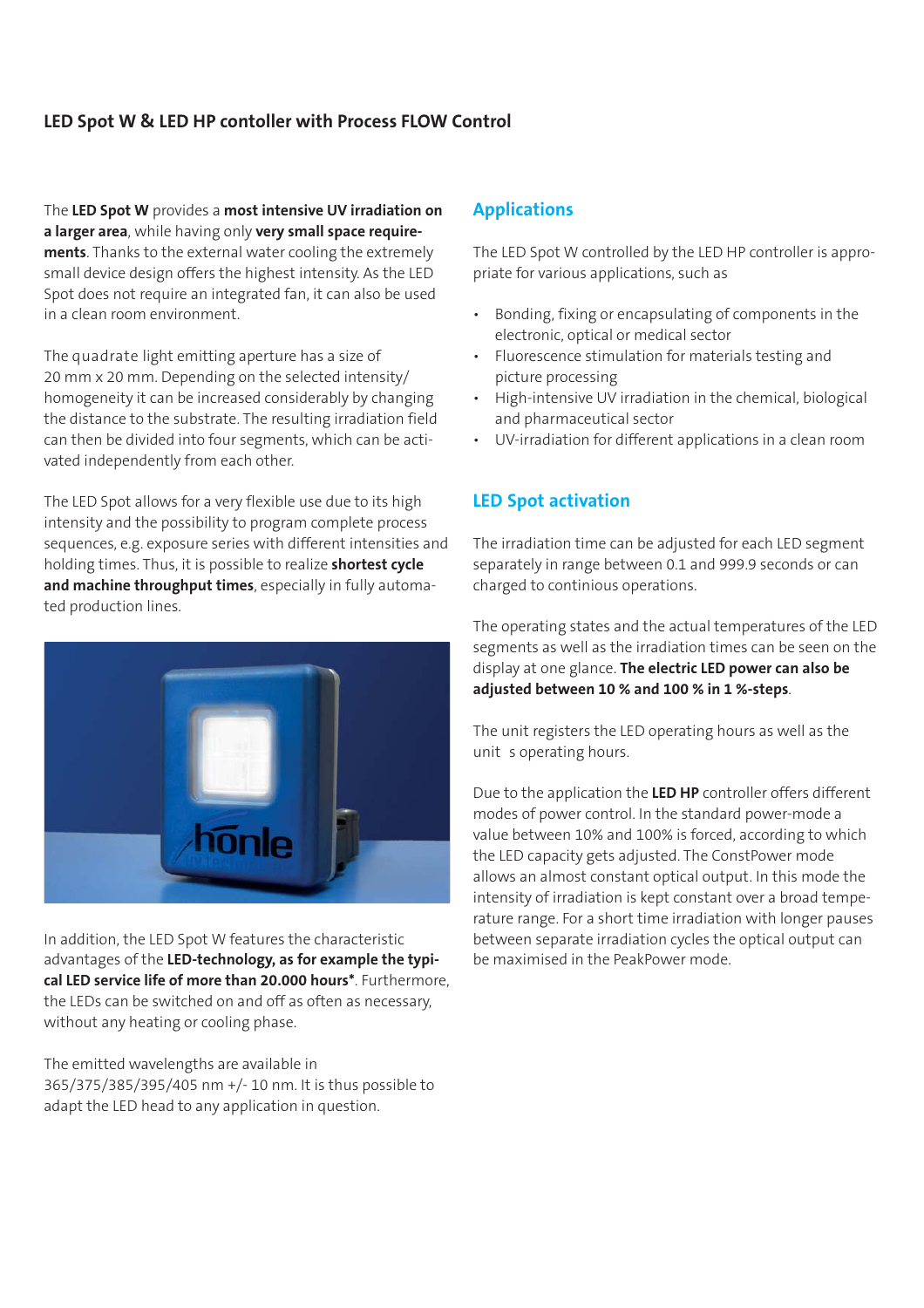#### **Interfaces**

The LED HP controller has the following interfaces:

- PLC inputs: 4x LED on (can be assigned to 1 ore more LED-Segments), start "Process FLOW Control" (PFC), polling input for PFC
- PLC outputs: 4x status LED segment (LED on, LED off, LED error, LED warning), 1x status unit (unit on, unit error, PFC is running, …)
- Dry contact with selectable function (cf. PLC outputs)
- RS 232 interface for programming the operating parameters, for operating the unit with PLC or PC, for transferring program sequences or for downloading the update of the operating software
- Foot switch
- Release safety circuit
- Safety code in order to protect the unit against unauthorised use

#### **Process FLOW Control**

With the LED HP controller, **complete process sequences can be programmed**. They can be entered through the control system or by transferring a text file compiled on PC. The following sequences can be programmed:

- Exposure series with different intensities
- Activation of external handling components
- Holding times
- Conditional commanding depending on extern control signals



#### **Further Features**

All parameter settings can be filed in six memory locations and reloaded when needed. The language for the menu texts can be selected between German, English, French or Italian.

#### **Advantages of the LED technology**

LEDs **do not emit IR radiation**. Due to the inferior temperature load of the substrate, even **temperature-sensitive materials** can be irradiated. The **different spectra** available guarantee a safe and fast curing. As LEDs do not require a heating phase, LED heads can be switched on and off without any problems: **they are immediately ready for operation**.

Moreover, the following features characterise the LED HP controller:

- Large and clear display with all relevant information
- Intelligent power control (for each LED head separately)
- Temperature compensation of the LED
- Entry of complete program sequences